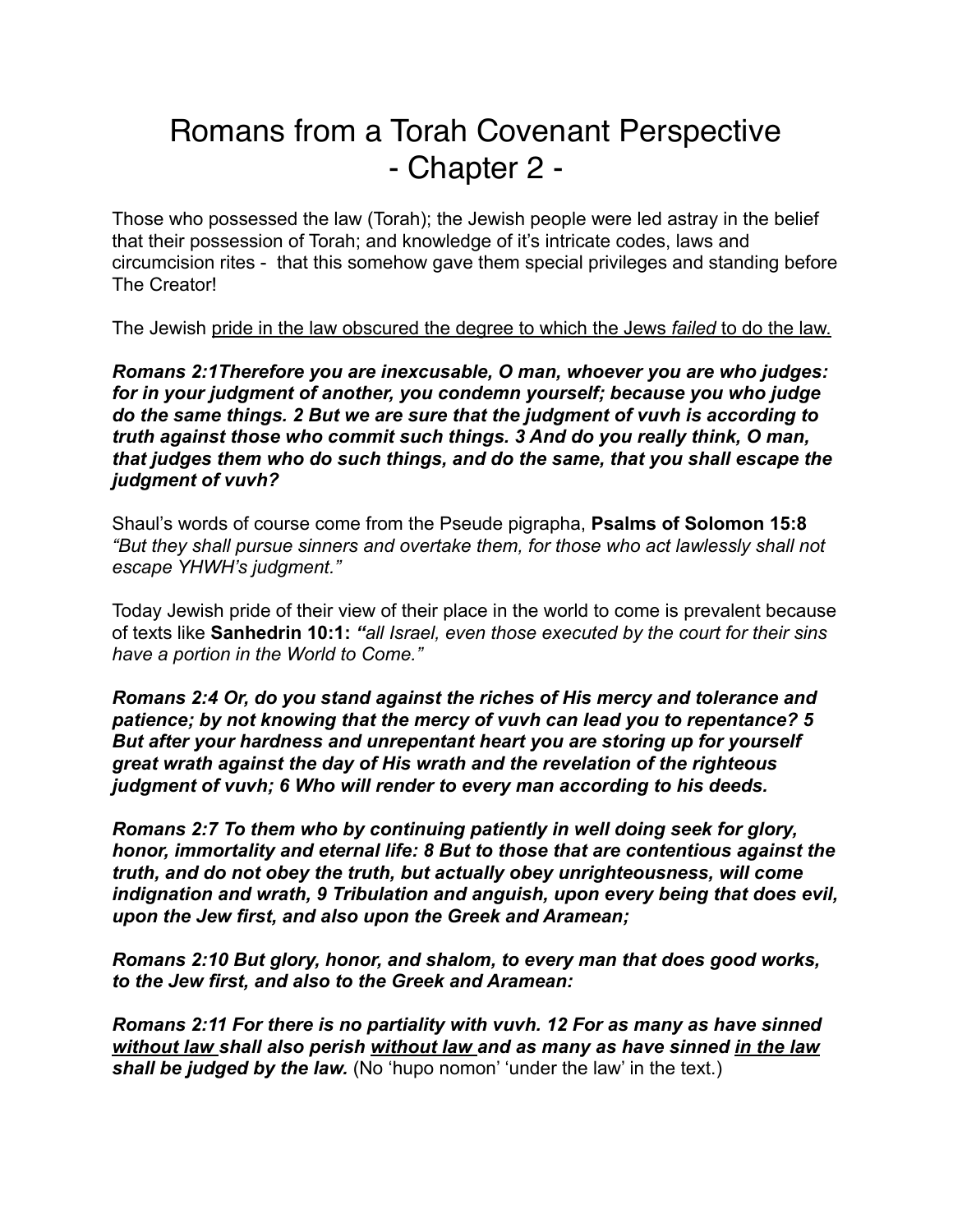Here, it becomes obvious that two groups of people are in view:

- I. The *'Hosoi gar anomos hemarton, anomos kai apolountai.'* For as many as without law did sin, without law also shall perish.'
- II. The *'Kai hosoi en nomo hemarton, dia nomou krithesontai.' '*And as many as did sin in law, through law shall be judged.'

The division is between those who sin within the law - Jews, and those who sin without the law - gentiles. Both are judged, it's possible, the Jew's even harsher because of their knowledge of the Creators decrees!

*Amos 3:2 'You only have I chosen among all the families of the earth, therefore I will punish you for all your iniquities.'* 

## *Romans 2:13 For not the hearers of the law are just before vuvh, but the doers of the law shall be righteous.*

Knowing whether something is sinful or not is irrelevant, you're still going to be judged by by the consequences of such sin.

Revelation 20:12 the dead are all going to stand before יהוה when death comes *'a knocking';* the books'll be opened:

 *And I saw a great white throne, and him that sat on it, from whose face the earth and the heaven fled away; and there was found no place for them. Revelation 20:12 And I saw the dead, small and great, stand before Elohim; and the books were opened: and another book was opened, which is the book of life: and the dead were judged out of those things which were written in the books,* 

#### *according to their works.*

*Revelation 20:13 And the sea gave up the dead which were in it; and death and hell delivered up the dead which were in them: and they were judged every man according to their works.*

# **Sêpher/biblion/books**

#### *[Exodus 32:31-34](https://www.biblegateway.com/passage/?search=exodus%2032:31-34&version=NKJV)*

*Then Moshe returned to יהוה*) after the Golden Calf breach) *and said, "Oh, these people have committed a great sin, and have made for themselves a god of gold! Yet now, if You will forgive their sin—but if not, I pray, blot me out of Your book which You have written."*

*And the יהוה said to Moses, "Whoever has sinned against Me, I will blot him out of My book. Now therefore, go, lead the people to the place of which I have spoken to you. Behold, My Angel shall go before you. Nevertheless, in the day when I visit for punishment, I will visit punishment upon them for their sin."*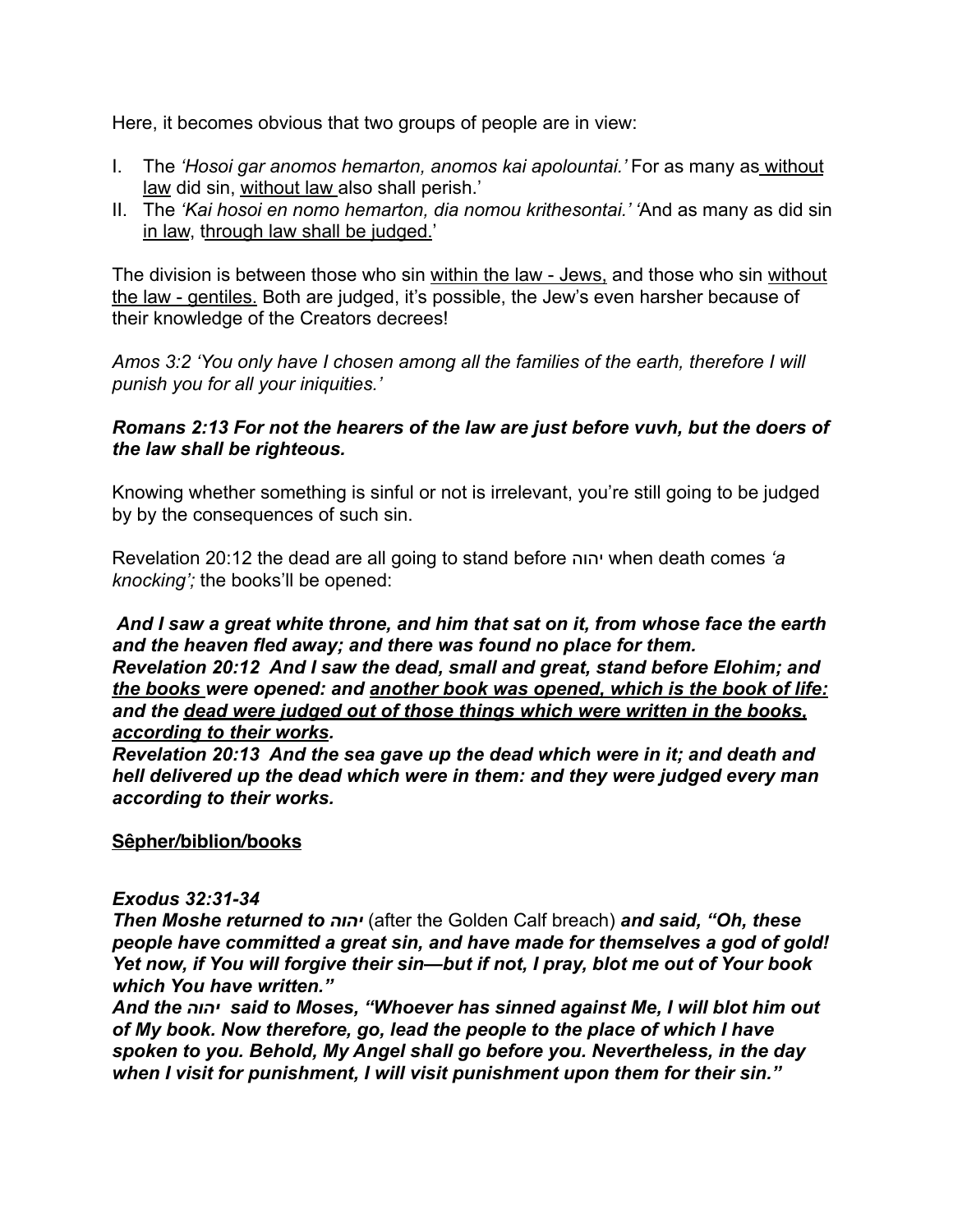From this passage we learn what leads to one being blotted out of this book—breaking the Book of the Covenant!

#### *[Psalms 69:28](https://www.biblegateway.com/passage/?search=Psalm%2069:28&version=NKJV)*  Let them be blotted out of the book of the living, And not be written with the *righteous.*

From this passage we learn that this book that people may be blotted out of is the Book of the living in which the righteous are listed.

#### *[Philippians 4:3](https://www.biblegateway.com/passage/?search=Phil%204:3&version=NKJV)*

*And I urge you also, true companion, help these women who labored with me in the gospel, with Clement also, and the rest of my fellow workers, whose names are in the Book of Life.*

#### *[Revelation 3:5](https://www.biblegateway.com/passage/?search=rev.%203:5&version=NKJV)*

*He who overcomes shall be clothed in white garments, and I will not blot out his name from the Book of Life; but I will confess his name before My Father and before His angels.*

Overcomer's are not blotted out of the book of life and Yahusha confesses the names of those in this book before His Father and His angels.

# *[Revelation 13:8](https://www.biblegateway.com/passage/?search=rev.%2013:8&version=NKJV)*

*All who dwell on the earth will worship him, whose names have not been written in the Book of Life of the Lamb slain from the foundation of the world.*

Even those not written in the book of life will worship the Lamb, to whom this book belongs.

#### *[Revelation 17:8](https://www.biblegateway.com/passage/?search=rev.%2017:8&version=NKJV)*

*The beast that you saw was, and is not, and will ascend out of the bottomless pit and go to perdition. And those who dwell on the earth will marvel, whose names are not written in the Book of Life from the foundation of the world, when they see the beast that was, and is not, and yet is.*

"The book of life from the foundation of the earth."

*Revelation 20:12 And I saw the dead, small and great, standing before God, and books were opened. And another book was opened, which is the Book of Life. And the dead were judged according to their works, by the things which were written in the books.*

Here we learn this book of life is different from the books that were opened by which the dead are judged.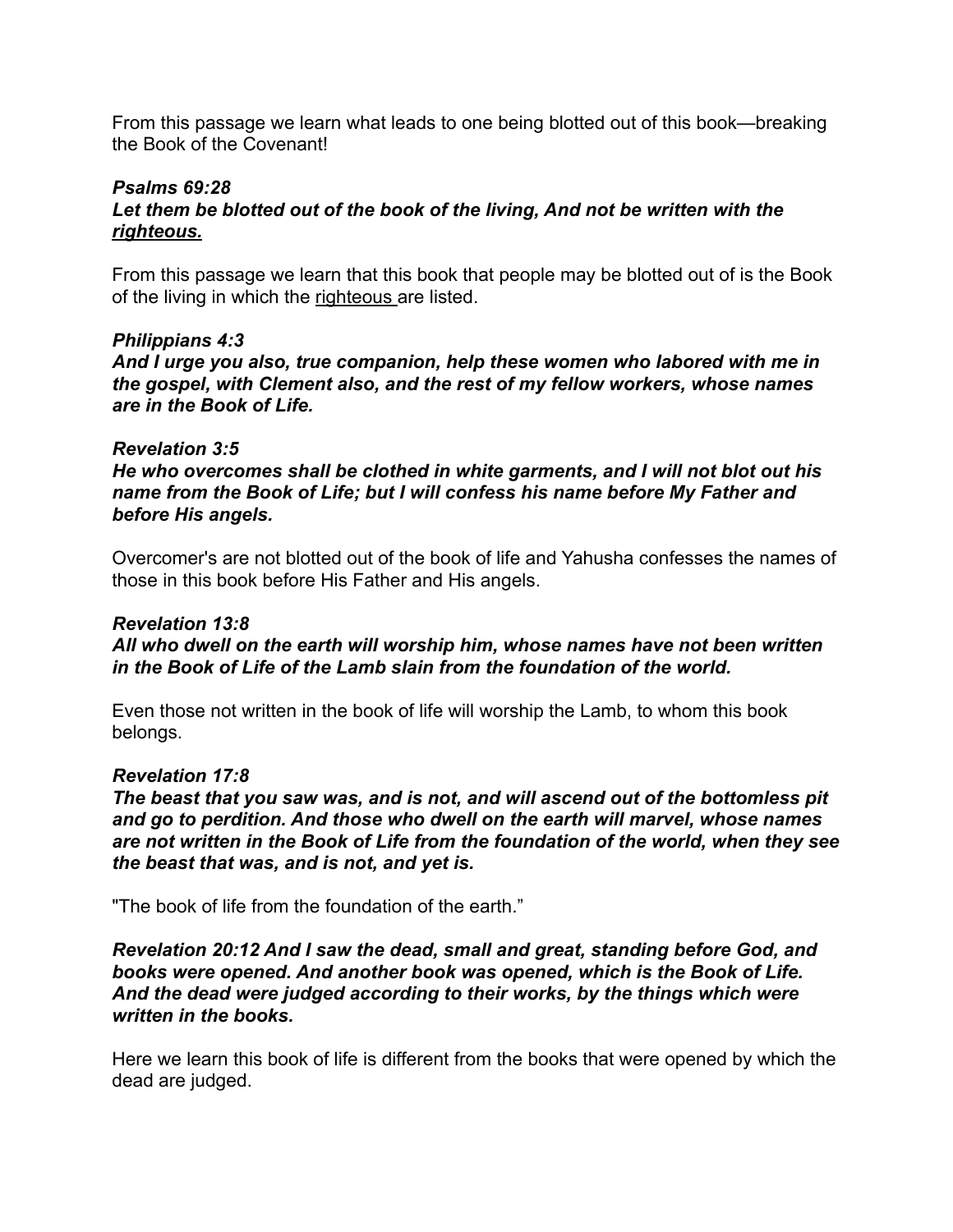*'Books' i*s from the Greek *'biblion',* the Hebrew *Sepher;* meaning: *'bill,' 'book,' 'scroll'* or *'writing.'* 

This is the books containing the record of human deeds, all people have done is recorded, and it'll be exhibited on the final trial, and will constitute the basis of the last judgement for how they lived in this life.

 Death is the boundary marker, once crossed the account is balanced. Death ends our period of probation and seals our destination.

# *Hebrews 9:27 And as it is appointed unto men once to die, but after this the judgment:*

*John 5:29 The dead shall come forth; they that have done good, will rise to live, and they that have done evil, will rise to be condemned.* 

*2 Esdras 9:10 For such as in their life have received benefits, and have not known me;11 And they that have loathed my law, while they had yet liberty, and, when as yet place of repentance was open unto them, understood not, but despised it; 12 The same must know it after death by pain.*

# *2 Clem 8:3 For after that we have departed out of the world, we can no more make confession there, or repent any more.*

The books of the living and the dead, or the book of life and the book of death. The accounts of the good and evil actions of men; the former leading to life, the latter to death. John in Rev alludes to Daniel 7:10; but Paul in Romans and Galatians is concerned about the *'book of the law!'* 

#### *Galatians 3:10: For as many as are of the works of the law are under the curse: for it is written, Cursed is every one that continueth not in all things which are written in the book of the law to do them.*

Paul understood that the *'book of the law'* was now superseded in by the Book of the Covenant; the Book of the Law's day had come and gone!

The Greek for *'book of the law'* is: *'to bibleo tou nomou.'* 

I believe Revelations 20:12 and Galatians 3:10 are connected; as are:

- *"The books were opened" -* (Daniel 7:10).
- The books of YHWH's remembrance, alike of the evil and the good (Psalm 56:8; Psalm 139:4)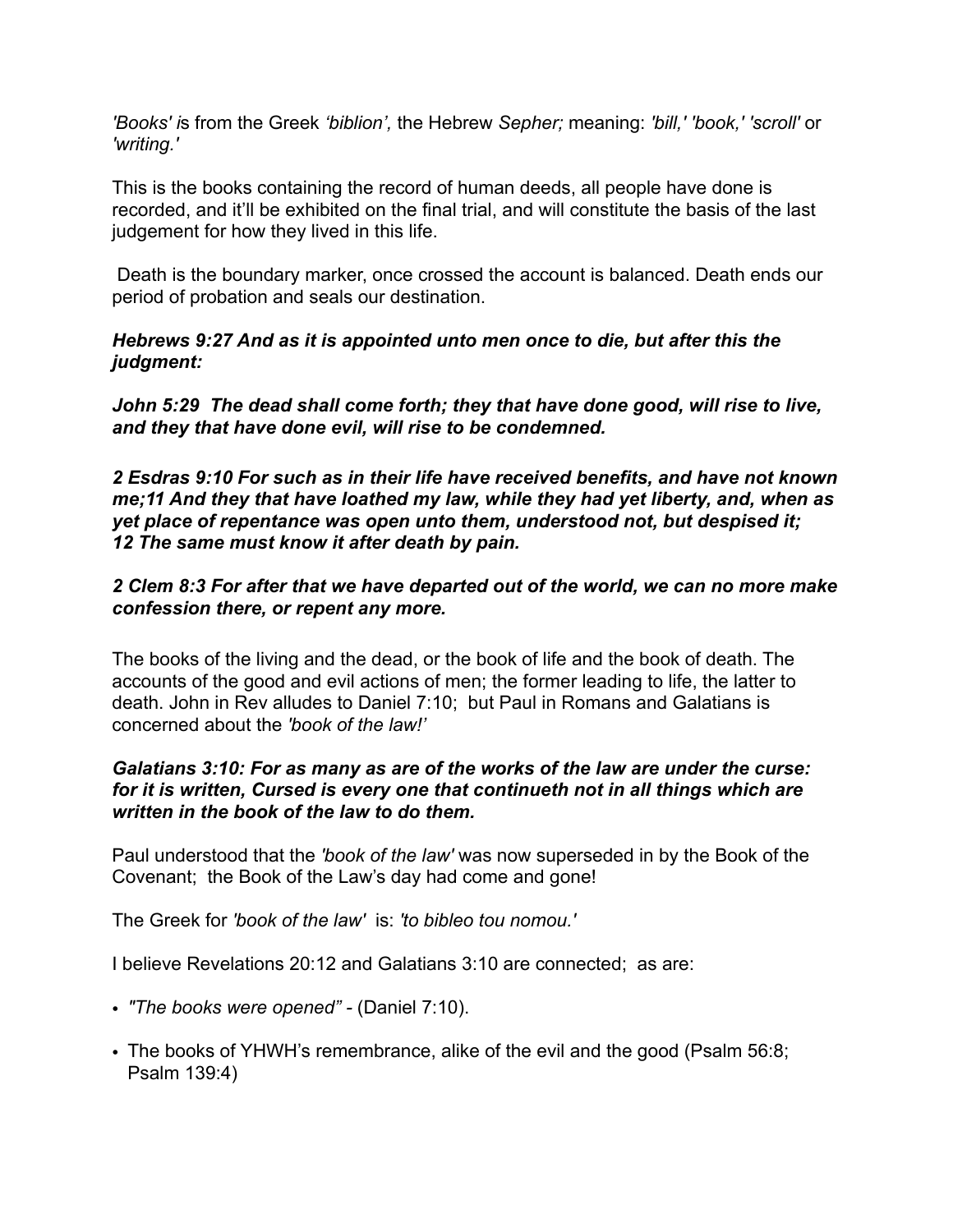- The book of His True Name-remembrance Malachi 3:16
- The book of what's written in the conscience (Romans 2:15)
- The book of the word of Yahusha (John 12:48)
- The book of the law (Galatians 3:10)
- The book of YHWH's eternal counsel (Psalm 139:16)."

So *"the books" ;* in contrast with *'The Book of Life,*' are a reference as to what each individual has done/not done in his or her life.

From a Torah legal standpoint if you're not a Melchizedek covered by the Yahusha's blood in Book of the Covenant, then you're left to your own devices and'll be judged according the all the other books, books of differing works and remembrances RATHER than *'the book'* sprinkled in blood - THE CHOICE IS BETWEEN A BOOK OF ATONEMENT OR BOOKS OF YOUR WORKS!

## *Romans 2:14 For when the nations, which have not have the law do by nature the things contained in the law, these, having not the law, have a law for themselves:*

*Romans 2:15 Which shows the work of the law written on their hearts, their conscience also bearing witness, and their thoughts will either accuse, or else excuse one another.* 

Isaiah 24:5 all the earth is held responsible: *The earth also is defiled under the inhabitants thereof; because they have transgressed the laws, changed the ordinance, broken the everlasting covenant.*

*Romans 2:16 In the day when vuvh shall judge the secrets of men 6 by Yahusha our Messiah according to my Gospel. 17 See, you are called a Jew, who trusts in the law and makes your boast in your Elohim, 18 And knows His will, and approves of the excellent things, that are being instructed in the Torah; 19 And are confident that you yourself are a guide to the spiritually blind, a light to those who are in darkness,* 

*Romans 2:20 An instructor of the foolish, a teacher of babies, who see themselves as the pattern of knowledge and truth that is in the Torah.* 

*Romans 2:21 You therefore who teaches another, don't you also teach yourself ? You that proclaim that a man should not steal, do you steal? 22 You that say a man should not commit adultery, do you commit adultery? You that hate idolatry, do you rob temples? 23 You that make your boast in the law, through breaking the law do you dishonor vuvh? 24 For the Name of vuvh is blasphemed among the nations through you, as it is written. 25 For circumcision truly profits, if you*